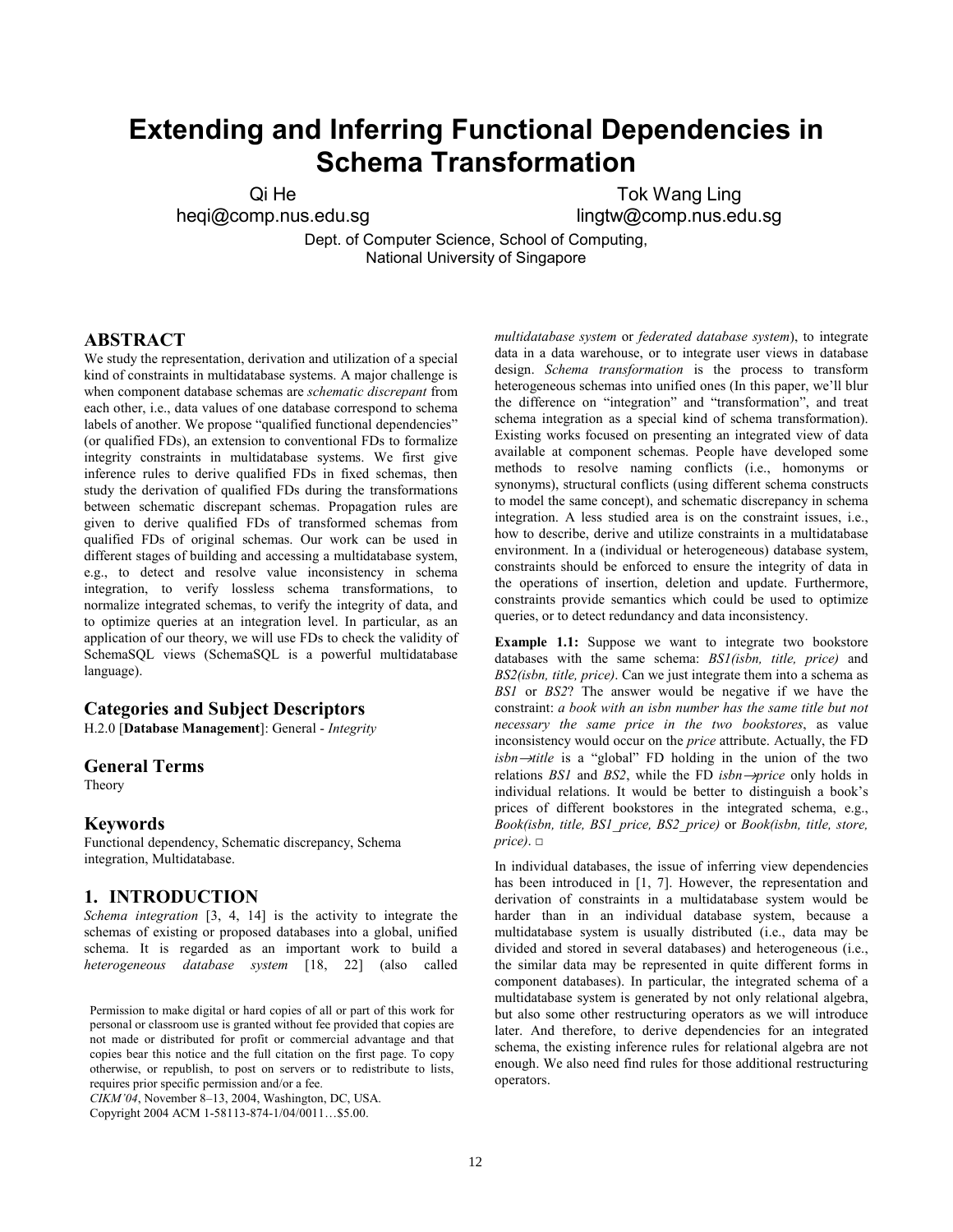In this paper, we'll study the representation, derivation and utilization of an important kind of constraints, FDs, in multidatabase systems. To meet the demand of expressivity of constraints in a multidatabase environment, we will propose qualified FDs which are FDs holding over a set of relations or sub-relations. Inference rules will be designed to derive unknown qualified FDs from known ones in fixed schemas. We will also study the propagation of qualified FDs in schema transformation. A major challenge is when the schemas are schematic discrepant from each other. The interplay of data and schema labels causes schema transformations quite different from classical operations such as union, join, etc. We will explore some propagation rules of qualified FDs in transformations between schematic discrepant schemas.

In the rest of this section, Section 1.1 shows schematic discrepancy and schema transformation by example. Section 1.2 elaborates on some applications of FDs in multidatabase systems, in order to bring out the motivation for our work. Section 1.3 describes the organization of the paper.

### **1.1 Schematic Discrepancy and Schema Transformation**

In relational databases, *schematic discrepancy* occurs when the same information is modeled as attribute values, relation names or attribute names in different databases. Schematic discrepancy arises frequently since names for schema constructs often capture some intuitive semantic information. Some scholars argue that even within the relational model it is more the rule than the exception to find data represented in schema constructs [11]. Recently, people have studied how to query data from discrepant databases [11, 12, 13] and how to use schematic discrepancy [2, 19]. We hereby give an example of schematic discrepancy which will be used as a running example in this paper.

**Example 1.2:** In Figure 1, we give three databases recording the same information: *supplying prices of products (identified by p#) by suppliers (identified by s#) in different months.* However, the months are modelled respectively as attribute values, attribute names and relation names in *DB1*, *DB2* and *DB3*. For example, in *DB2*, the months *Jan, …, Dec* are attribute names whose values are prices in those months; in *DB3*, each relation with a month as its name records the supplying information in that month.

In each database, we assume a product's price is functionally dependent on the product number, the supplier number and the month. This constraint is expressed as different FDs in the three databases.□

To integrate or interoperate with schematic discrepant databases, people need to transform discrepant schemas into unified forms. We call a transformation between schematic discrepant schemas a *schematic discrepant transformation*. In [12], Lakshmanan et al developed four restructuring operators, *fold, unfold, unite* and *split* (originally introduced in the context of the *tabular algebra* [8]), to implement such transformations. In what follow, we first give the formal definition of these operators, then explain them by Figure 1.



**Figure 1: Schematic discrepancy: months modeled differently in** *DB1~DB3*

 $unfold(R, B, C)$ : Let *R* be a relation with the schema  $R(A_1, ..., A_n, B, C)$ . *unfold*(*R, B, C*) transforms *R* to a relation  $S(A_1, ..., A_n, b_1, ..., b_m)$ , where  $\{b_1, ..., b_m\}$  is the set of distinct values appearing in column *B* of *R*. The content of *S* is defined as:

 $S = \{(a_1, ..., a_n, c_1, ..., c_m) | (a_1, ..., a_n, b_i, c_i) \in R, 1 \le i \le m\}.$ 

*fold(R, B, C)***:** Let *R* be a relation with the schema  $R(A_1, ..., A_n, b_1, ..., b_m)$ . Suppose  $b_1,...,b_m$  are values from *dom(B)*, and all entries appearing in columns  $b_1$ , ...,  $b_m$  of R are from  $dom(C)$ , for some attribute names  $B, C \notin \{A_1, ..., A_n\}$ .  $fold(R, B, C)$  transforms R to a relation  $S(A_1, ..., A_n, B, C)$ , defined as:

$$
S = \{(a_1, ..., a_n, b_i, c_i) | \exists t \in R : t[A_1, ..., A_n] = (a_1, ..., a_n) \& t[b_i] = c_i
$$
  
 }.

*split(R, B)***:** Let *R* be a relation with the schema  $R(A_1, ..., A_n, B)$ . split(R, B) transforms R to a set of relations  $b_i(A_1, ..., A_n)$ , for each  $b_i$  appearing in column *B* of *R*. The content of  $b_i$  is defined as:

 $b_i = \{t[A1, ..., An] | t \in R \& t[B] = b_i\}.$ 

*unite*( $\mathcal{R}_B$ , *B*): Let  $\mathcal{R}_B = \{b_1, ..., b_m\}$  be a set of relations in a given database, such that each relation name  $b_i$  ( $i=1,2,...,m$ ) is an element of the domain of some fixed attribute *B*, and all the relations have a common schema  $b_i(A_1, ..., A_n)$ . *unite*( $\mathcal{R}_B$ , *B*) transforms the relations  $b_1, ..., b_m$  to a relation  $S(B, A_1, ..., A_n)$ , defined as:

$$
S = \{t | \exists t' \in b_i : t[A1, ..., An] = t'[A1, ..., An] \& t[B] = b_i\}.
$$

For example, in Figure 1, these operators are used to implement transformations between those discrepant databases, as described below: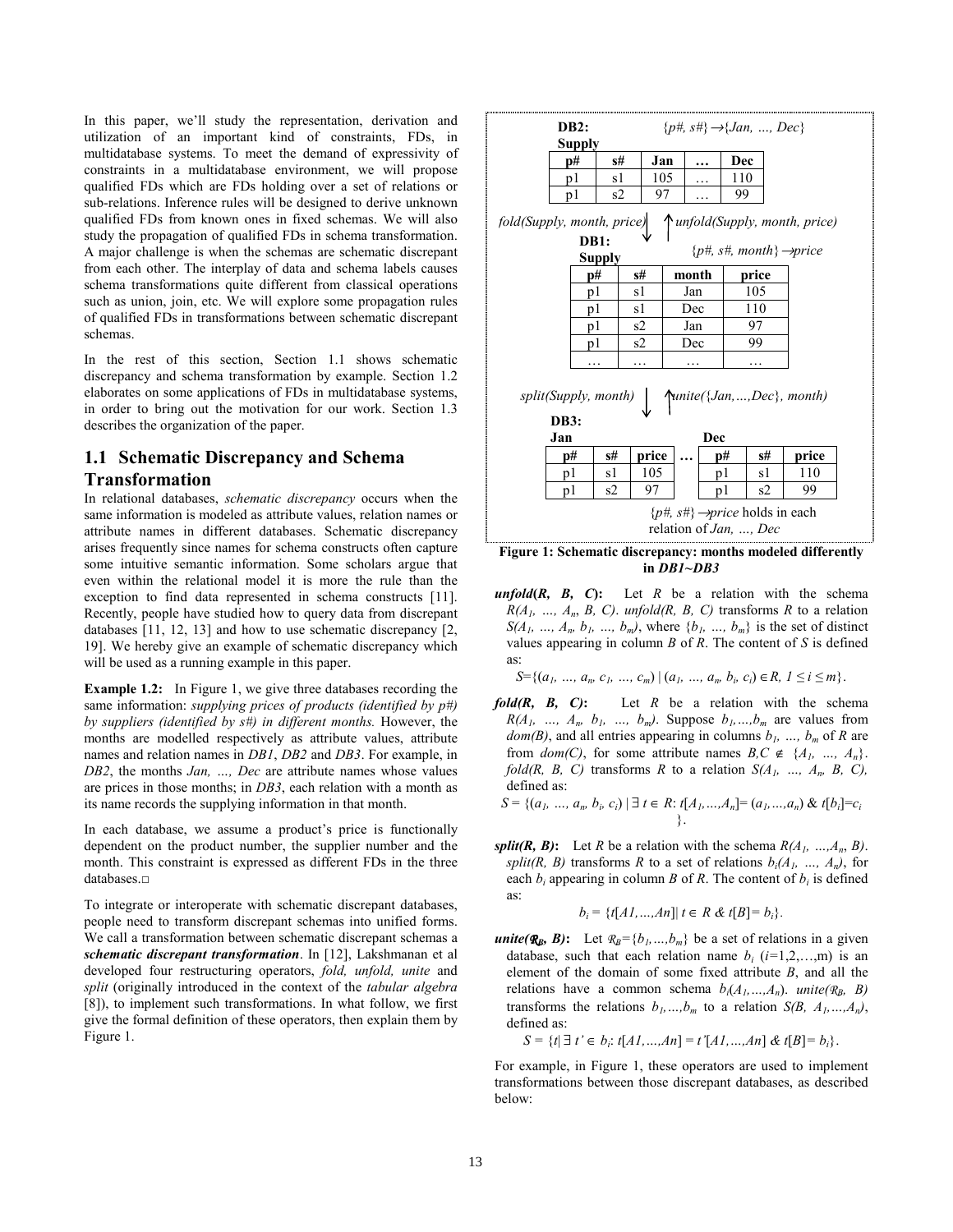- The *unfold* operator transforms the *Supply* relation of *DB1* into the relation of *DB2*. It takes the original relation name and two attribute names as its parameters.
- The *fold* operation with the similar parameters is a converse transformation of *unfold*. Note the original relation name *Supply* refers to the relation of *DB2* now. We suppose we know in advance that the attribute names *Jan, …, Dec* in the original relation of *DB2* are values of some attribute *month*, and their values are from the domain of another attribute *price*.
- The *split* operator transforms the relation of *DB1* into the set of relations of *DB3*. It takes the original relation name and an attribute name as its parameters.
- The *unite* operation with the set of original relation names and an attribute as its parameters is a converse transformation of *split*. Again, we know in advance that the relation names *Jan, …, Dec* of *DB3* are values of some attribute *month*.

To focus our work, in this paper, we study the derivation of qualified FDs in a schematic discrepant transformation that is a sequence of restructuring operators. In the future, we'll extend our work to more general transformations which include both restructuring operators and relational algebra (union, natural join, etc).

# **1.2 Applications of FDs in Multidatabase Systems**

As a special kind of integrity constraints, FDs play important roles in relational databases. Although the inference and applications of FDs in individual database systems have been studied for decades, the same issue in multidatabase systems is less studied. It is not trivial to derive the (qualified) FDs on an integrated schema from the (qualified) FDs on component schemas, especially in the presence of schematic discrepancies, as we'll show in this paper. The issue is interesting as FDs are useful not only in enforcing the integrity of data, but also in different stages of building and accessing a multidatabase system. In what follows, we'll identify some applications of FDs in schema transformation, schema normalization and query processing. A more special application of our theoretical work in multidatabase interoperability will be introduced in Section 4 below.

● *Verifying Lossless Transformations.* As mentioned, schema transformation plays an important role in building a multidatabase system. In practice, one is mostly interested in semanticpreserving transformations. A set of relations can be losslessly converted into another set of relations, and conversely, hence the name of *lossless transformation.* In other words, a lossless transformation defines a one to one mapping from the instance set of the original relations onto the instance set of the transformed relations. FDs can be used to verify not only "lossless join decomposition", but also lossless schematic discrepant transformation, as shown in the following example.

**Example 1.3:** Given a relation with the schema *R(A, b1, b2)*, suppose the attribute names *b1, b2* are values of a fixed attribute *B*, and the values of the attributes *b1*, *b2* (i.e., *c1, c2*, etc) are from the domain of another attribute *C*. By applying the operation *fold(R, B, C)*, we can transform either of the two instances I1, I2 of *R* (Figure 2) into the same relation instance of *S*. That is, the mapping from the instances of *R* onto the instances of *S* is many to one, which makes the recovering impossible. So the *fold*  operation is lossy (non-lossless). On the other hand, if the FD  $A\rightarrow\{b1, b2\}$  held in *R*, the transformation would be lossless. □

| R(I1) |                |        |    | R(I2)       |                |    |
|-------|----------------|--------|----|-------------|----------------|----|
| A     | b1             | b2     |    | A           | $b1$           | b2 |
| a1    | c1             | c2     |    | a1          | c1             | c4 |
| a1    | c <sub>3</sub> | c4     |    | a1          | c <sub>3</sub> | c2 |
|       |                | ⇓<br>S |    |             |                |    |
|       |                | A      | B  | $\mathbf C$ |                |    |
|       |                | a1     | b1 | c1          |                |    |
|       |                | a1     | b2 | c2          |                |    |
|       |                | a1     | b1 | c3          |                |    |
|       |                | a1     | b2 | c4          |                |    |
|       |                |        |    |             |                |    |

**Figure 2: A "lossy" (non-lossless)** *fold* **transformation** 

● *Normalizing Integrated Schemas.* Consolidating data into a single physical store has been the most effective approach to provide fast, highly available, and integrated access to related information. The applications include coalescing all the required data for a new e-business application for online transactions, and enabling sophisticated data mining of warehoused historical data. In classical relational theory, FDs are used to detect redundancy and normalize relations. Deriving FDs for integrated schemas becomes important, as schematic discrepant transformation would introduce redundancy.

For example, in Example 1.1, the integrated schema *Book(isbn, title, store, price)* is not in 2nd normal form, as the FDs *isbn*→*title* and {*isbn, store*}→*price* hold in the relation (the method to derive the two FDs will be introduced in Section 3). We can normalize it to two relations: *Book(isbn, title)* and *BookPrice(isbn, store, price)*.

● *Semantic Query Optimization.* In a multidatabase system, FDs and other constraints on integrated schemas could be used to optimize queries against the integrated view [10, 16], to eliminate subqueries which are known to yield empty results, and to validate update transactions at the integration level [21].

For example, in Example 1.1, given the integrated schema *Book(isbn, title, store, price)*, a query retrieves books with the same isbn number but different titles in the two bookstores. Such a query will return empty results as the FD *isbn*→*title* holds in the integrated *Book* relation.

### **1.3 Paper Overview**

The main contributions of this paper are in Section  $2 \sim 4$ . In Section 2, we extend conventional FDs to *qualified FDs*, to express FD-like constraints in multidatabase systems. Inference rules of qualified FDs are also given in this section. Then in Section 3, we study the propagation of qualified FDs in schematic discrepant transformations. In Section 4, we show a special application of our theoretical work in multidatabase interoperability, i.e., use FDs to check the validity of SchemaSQL views. In Section 5, we compare our work with some related work. Section 6 is for the conclusion and future work, in which we introduce some preliminary study on the inference and application of FDs on XML data.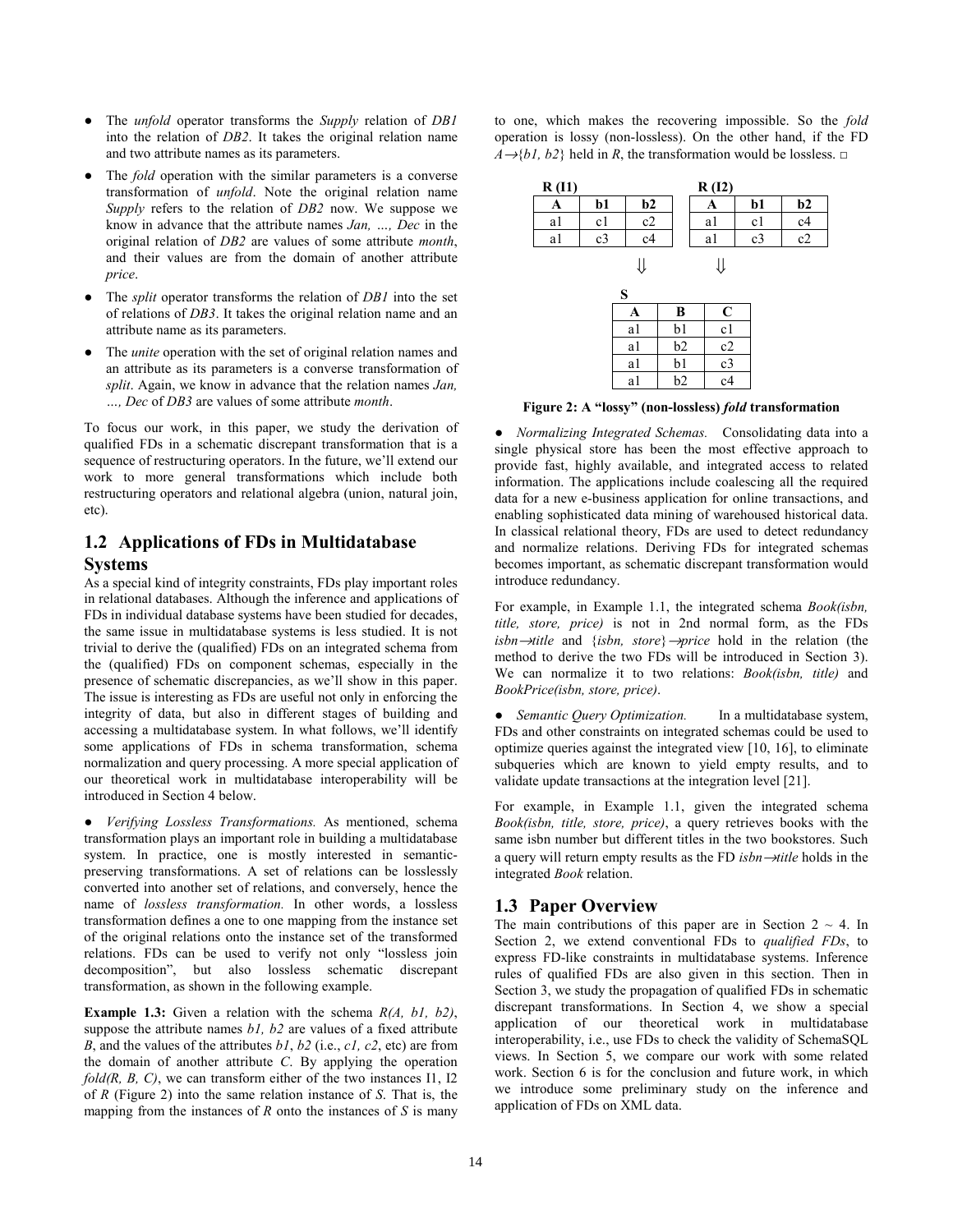**Notations:** In this paper, capital letters near the beginning of the alphabet, *A, B, C,* stand for single attributes. Capital letters near the end of the alphabet, *U, X, Y, Z*, stand for sets of attributes. Lower case letters stand for attribute values, which may be modeled as attribute or relation names in discrepant schemas however. The notation  $dom(A)$  stands for the domain of an attribute *A*.

#### **2. QUALIFIED FD**

In this section, we introduce *qualified FD*, an extension to conventional FD, to facilitate the expression and inference of some constraints in multidatabase systems. We first give the formal definition of qualified FDs in Section 2.1. Then in Section 2.2, we'll give some inference rules of qualified FDs in fixed schemas.

### **2.1 Definition of Qualified FD**

We first give an example to show the motivation of our proposal.

**Example 2.1:** Suppose in *DB3* of Figure 1,

| الله |     |     |   |      |        |
|------|-----|-----|---|------|--------|
|      | דוט | TCP | . | 17 ف | $mo$ . |

the following constraint holds: *in the first quater, each product is supplied with the same price by suppliers s1 and s2, independent of months.* We'll express this constraint as:

{*Jan, Feb, Mar*}(*s#*σ={*s1, s2*}, *p#*→*price*).

*Jan, Feb* and *Mar* are relation names from *DB3*. The beginning part "{*Jan, Feb, Mar*}" restricts the set of relations, and " $s#_{\sigma=\{s,l,s2\}}$ " restricts the values of the attribute  $s$ # within which the constraint should be enforced. Formally, let

$$
R = \bigcup_{m_i \in \{Jan, Feb, Mar\}} (\sigma_{s \# \in \{sI, s2\}} mi)
$$
  
the FD *p#*—*price* holds in  $R \Box$ 

The definition below formalizes the above representation of qualified FDs.

**Definition 2.1** (*Qualified FD*): In general, given a set of relations *S* with the same set of attributes *U*, we can represent a qualified FD as:

$$
\mathcal{R}(A_{1 \sigma = S_1}, A_{2 \sigma = S_2}, ..., A_{n \sigma = S_n}, X \rightarrow Y).
$$

*Syntax of the qualified FD:* 

- (1)  $\Re$   $\subseteq$  *S* represents the set of relations over which the qualified FD holds.
- (2)  $A_i = S_i$ , for each *i*=1, ..., *n*, satisfies  $A_i \in U$  and  $S_i \subseteq$  $dom(A_i)$ , indicating the restriction of attribute values within which the qualified FD holds. For easy to reference, we call each  $A_i$ <sub> $\sigma$ </sub> =  $S_i$  a *qualification attribute* from *U*.
- (3)  $X \subseteq U$  and  $Y \subseteq U$  are two sets of *regular attributes*.

*Semantics of the qualified FD:* 

We call the given qualified FD holds over  $R_{\text{A}}$ , if the following holds for any two tuples  $t1$ ,  $t2$  from the relations of  $R$  ( $t1$ ,  $t2$  may come from one or two relations):

If *t1.A<sub>i</sub>* ∈ S<sub>i</sub> and *t2.A<sub>i</sub>* ∈ S<sub>i</sub>, for each *i* = *1*, ..., *n*, and *t1.X<sub>j</sub>* = *t2.X<sub>j</sub>*, for each attribute  $X_i \in X$ , then  $t \in I$ .  $Y_k = t \in I$ . *Y<sub>k</sub>*, for each attribute *Y<sub>k</sub>* ∈ *Y*. This completes the definition of qualified FD.  $□$ 

In general, if a qualified FD

$$
\{R_1, \ldots, R_m\} (A_{I \sigma = S_1}, \ldots, A_{n \sigma = S_n}, X \rightarrow Y)
$$

holds, let  $R = \bigcup_{i=1,\dots,m} (\sigma_{A_i \in S_1, \dots, A_n \in S_n} R_i)$ , then the FD  $X \rightarrow Y$ holds in *R*. If a qualified FD only contains regular attributes and holds in a single relation, then it is just a conventional FD.

## **2.2 Reasoning about Qualified FDs in Fixed Schemas**

In general, let  $F$  be a set of qualified FDs for a set of relation schemas  $\mathcal{R}_1$ , and let *f* be a qualified FD also for  $\mathcal{R}_1$ . We say *F logically implies f*, if every instance of *R* that satisfies the dependencies in *F* also satisfies *f*. We define  $F^+$ , the *closure of F* for *R* , to be the set of qualified FDs for *R* that are logically implied by *F*.

To understand logical implications among qualified FDs in fixed schemas, we provide a complete set of inference rules, meaning that from a given set of qualified FDs  $F$  for  $\Re$ , the rules allow us to deduce all the true qualified FDs for  $\Re$ , i.e., those in  $F^+$ . Without causing confusion, in the next section, we'll give another kind of rules (called *propagation rules*) which allow us to infer qualified FDs of transformed relations from qualified FDs of original relations in a schema transformation.

Some of the inference rules are given below (a complete set of inference rules are given in Appendix A). We assume for each qualification attribute  $A_{\sigma=S}$ , the domain of *A* is a finite and fixed set.

**Inference rules of qualified FDs:** Given a set of relation schemas  $S$  with the same set of attributes  $U$ , and a set of qualified FDs *F* for *S*, let  $\overline{X}$  be a mixed set of regular and qualification attributes from  $U(\overline{X})$  may comprise only regular or qualification attributes)<sup>1</sup>; let *Y* ⊆ *U* and *Z* ⊆ *U* be two sets of regular attributes; let attribute *A*∈ *U*; let  $R_1 \subseteq R$  ⊆ *S*, S1 ⊆ S ⊆ *dom(A)*, we have the following inference rules:

- (A1) *Partition on the relation set.* If  $\mathbb{R}/(\overline{X} \rightarrow Y)$  holds, then *R1* ( $\overline{X}$  →*Y*) holds.
- (A2) *Partition on the qualification.* If  $\mathbb{R}$  *(A<sub>σ=S</sub>*,  $\overline{X} \rightarrow Y$ ) holds, then  $\mathcal{R}(A_{\sigma=S1}, \overline{X} \rightarrow Y)$  holds.
- (A3) *Disassembly.*  $\mathbb{R}(\overline{X}, A \rightarrow Y)$  holds iff  $\mathbb{R}(A_{\sigma=\{a\}}, \overline{X} \rightarrow Y)$ holds for each  $a \in dom(A)$ .
- (A4) *Reflexivity.* If  $Y \subseteq \overline{X}$ , then  $\mathcal{R}(\overline{X} \to Y)$  holds.
- (A5) *Augmentation.* If  $\mathbb{R}(\overline{X} \rightarrow Y)$  holds, then *R (*  $\overline{X}$  *, Z→Y, Z)* holds.
- (A6) *Transitivity.* If  $\mathcal{R}(\overline{X} \to Y)$  and  $\mathcal{R}(\overline{X} \to Y)$  hold, where  $\overline{XI}$  is a set (possibly an empty set) of some qualification attributes of  $\overline{X}$ , then  $\mathcal{R}(\overline{X} \to Z)$  holds.  $\Box$

Rule A1 and A2 are trivial. Rule A3 is a derived rule from the rules in Appendix A, which is useful in the rest of the paper. We hereby explain this rule through an example:

**Example 2.2:** In *DB1* of Figure 1, given the FD  ${month, p\#, s\#} \rightarrow price$ 

 $\overline{a}$ 

<sup>&</sup>lt;sup>1</sup> This convention will be followed in the rest of the paper.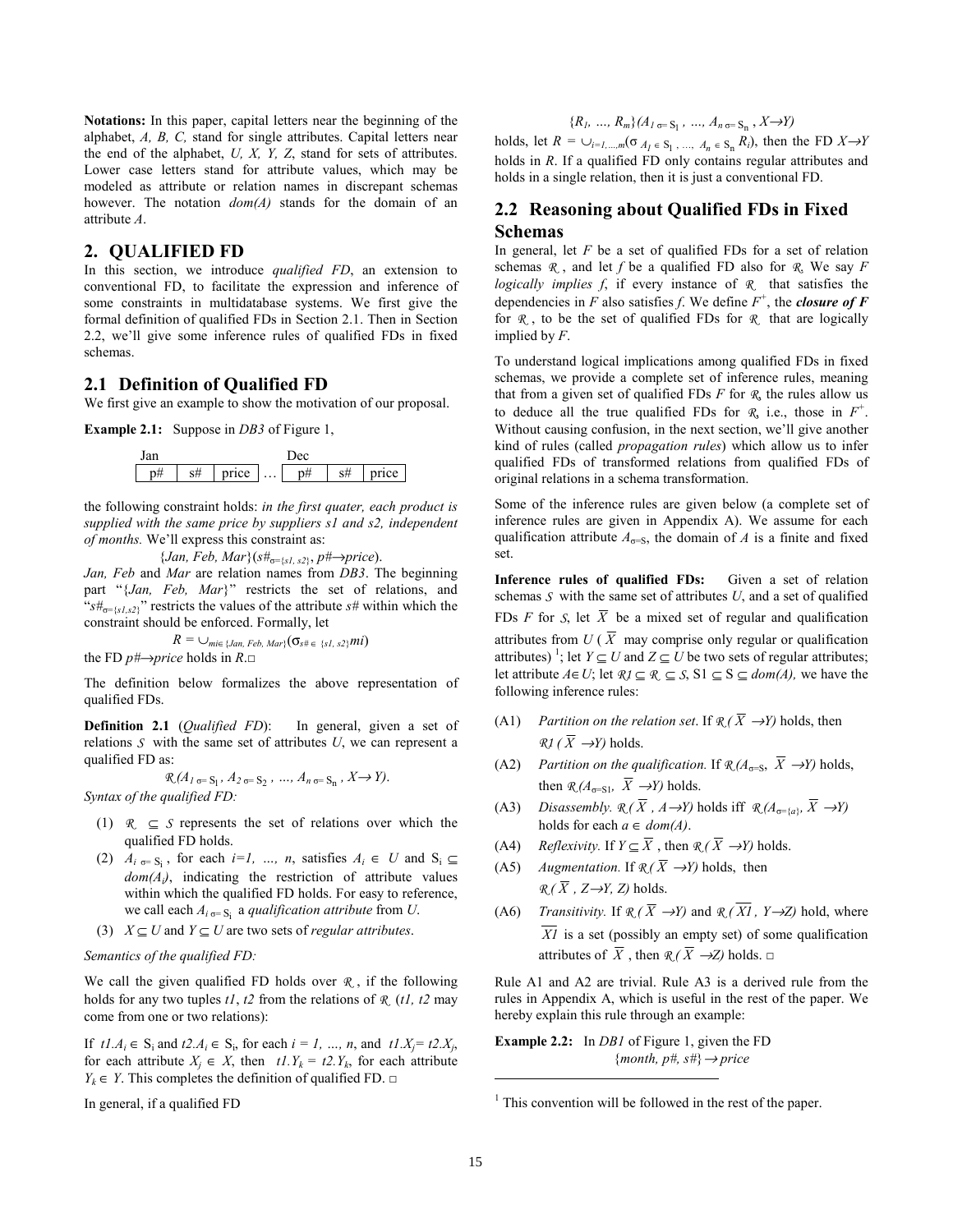we can infer a set of qualified FDs in the same relation by the disassembly rule, i.e.,

 $Supply(month_{\sigma=\{mi\}}, p\#$ *, s*# $\rightarrow$ *price*)

for each  $mi \in \{Jan, ..., Dec\}$ . That is, the FD  $\{p\#$ ,  $s\#$ }  $\rightarrow$ *price* holds in each sub-relation σ*month=mi Supply* of *DB1*. □

Rules A4, A5 and A6 extend Armstrong's Axioms [20], the inference rules of FDs. Note in Rule A6, the inferred qualified FD inherits all the qualification attributes of the given qualified FDs. A sound and complete set of inference rules is given in Appendix A, stated as follows:

**Theorem 2.1:** The inference rules in Appendix A are sound and complete. □

We can prove this by showing that if *F* is the given set of qualified FDs holding in *S*, and *f* is a qualified FD which cannot be proved by the inference rules, then there must be an instance of *S* in which the dependencies of *F* all hold but *f* does not; that is, *F* does not logically imply *f.* For the detailed proof and more information on qualified FDs (e.g., the computation of attribute closure with respect to a set of qualified FDs, and the implication algorithm), please refer to the full paper [9].

# **3. PROPAGATION OF QUALIFIED FDS IN SCHEMA TRANSFORMATION**

In this section, the implication of qualified FDs extends to transforming schemas. In general, given a schema transformation *T*, let *R* and *S* be the sets of original and transformed relations of *T*; let *F* be a set of qualified FDs for the schemas of *R* , and *f* be a qualified FD for the schemas of  $S$ ; let  $r$  be any instance of  $R$ satisfying the dependencies of  $F$ , and  $s$  be the instance of  $S$ transformed from  $r$  by *T*. We say *F* (*logically*) *implies f*, if *s* satisfies *f*.

Note unlike the implication of qualified FDs in fixed schemas, now the given set of dependencies *F* and the implied one *f* hold in different schemas. To understand logical implications among qualified FDs in transforming schemas, we provide a set of propagation rules, meaning that from a given set of qualified FDs *F* for the set of original relations *R*, the rules allow us to deduce the qualified FDs for the set of transformed relations *S*.

In this section, we first give the *propagation rules* for *split/unite*  and *unfold/fold* operations in a pairwise way, by which we can compute qualified FDs on transformed relations from qualified FDs on original relations in application of those operators. Then we propose a method to infer qualified FDs in a schematic discrepant transformation (i.e., a sequence of restructuring operators) using the inference rules (Appendix A) and propagation rules.

### **3.1 Propagation Rules**

We first give the propagation rules for *split/unite* operators then for *unfold/fold*. The soundness of these rules are proven in [9].

**Propagation of qualified FDs in application of a split/unite operator:** Let  $R(A_1, ..., A_n, B)$  be an original relation with  $dom(B) = \{b_1, ..., b_m\}$ , and  $b_i(A_1, ..., A_n)$ ,  $i = 1, ..., m$ , be the transformed relations using *split(R, B)*, i.e., the distinct values of *B* in *R*,  $\{b_1, ..., b_m\}$ , become the relation names of the transformed relations. Let  $\overline{X}$  be a mixed set of regular and qualification

attributes from  $\{A_1, ..., A_n\}$ , and  $Y \subseteq \{A_1, ..., A_n\}$  be a set of regular attributes; let  $\mathcal{R}_B \subseteq \{b_1, ..., b_m\}$  be a set of relation names. We have the following rule:

(P1) *R* ( $B_{\sigma} = \mathcal{R}_{\text{B}}$ ,  $\overline{X} \rightarrow Y$ ) holds iff  $\mathcal{R}_{\text{B}}(\overline{X} \rightarrow Y)$  holds.

The same rule holds for the *unite* operator, when  $\{b_1, ..., b_m\}$  are the original relations, and *R* is the transformed relation using *unite(*{*b1,…, bm*}, *B)*.□

Rule P1 means that in application of a *split* operator, the restriction on the values of attribute *B* in the given qualified FD becomes the restriction on the relation set over which the inferred qualified FD holds, as *B* values become relation names in the transformed schemas. We hereby give an example to apply this rule:

**Example 3.1:** In Figure 1, given the FD in the relation *Supply* of *DB1*: {*p*#, *s*#, *month*}→*price* which is equivalent to a set of qualified FDs in the same relation (by the disassembly rule A3): *Supply(month*<sub>σ={*mi*}</sub>*, p*#*, s*#→*price*) for each *mi* ∈ {*Jan, …, Dec*}, we can derive a FD for each relation of *DB3* by applying the propagation rule P1 to each of the qualified FDs in *DB1*, i.e.,

$$
mi(p\#, s\# \rightarrow price)
$$

for each relation name  $mi \in \{Jan, ..., Dec\}$  in  $DB3. \Box$ 

Although *unite* is a qualified-FD preserving transformation, *split* is not. Given the same conditions as those in Rule P1, a qualified FD  $R(\overline{X} \rightarrow B)$  will be lost in application of *split*, as the values of *B* become relation names in the transformed schemas.

In what follows, we'll give the propagation rules of qualified FDs in application of a set of *unfold/fold* operators. We study based on a set of *unfold/fold* operators instead of individual ones because some qualified FDs would hold over a set of relations (which are transformed together by *unfold/fold* operations).

**Propagation of qualified FDs in application of a set of unfold/fold operators:** Let  $R_i(A_1, ..., A_n, B, C)$ ,  $i = 1, ..., l$ , be a set of original relations, and  $S_i(A_1, ..., A_n, b_1, ..., b_m)$ ,  $i=1,...,l$ , be the set of transformed relations by performing *unfold(Ri, B, C)* on each relation of  $R_i$ . That is, the values of *B* in  $R_i$ ,  $\{b_1, ..., b_m\}$ , become attribute names in  $S_i$ , and the values of  $C$  in  $R_i$  become the values of the attributes  $b_1$ , ...,  $b_m$  in  $S_i$ . Let  $\overline{X}$  be a mixed set of regular and qualification attributes from  $\{A_1, ..., A_n\}$ , and  $Y \subseteq$  ${A_1, ..., A_n}$  be a set of regular attributes. Let  $\mathcal{R} = {R_{i1}, ..., R_{ij}}$  be a subset of  $\{R_1, ..., R_l\}$ , and  $S = \{S_{i1}, ..., S_{ij}\}$ , a subset of  $\{S_1, ..., S_l\}$ , be the transformed relations from *R*. We have the following rules:

- (P2)  $\mathbb{R}/B_{\sigma=\{b_i\}}$ ,  $\overline{X} \to C$ ) holds iff  $S(\overline{X} \to b_i)$  holds.
- (P3)  $\mathbb{R} (B_{\sigma=(b_i)}$ ,  $\overline{X}$ ,  $C \rightarrow Y$ ) holds iff  $S(\overline{X}, b_i \rightarrow Y)$  holds.
- (P4)  $\mathbb{R}(\overline{X} \to Y)$  holds iff  $\mathcal{S}(\overline{X} \to Y)$  holds.

The three rules also hold for *fold* operators, when  $S_i$ ,  $i = 1, ..., l$ , are the original relations, and  $R_i$ ,  $i=1,...,l$ , are the transformed relations by performing  $fold(S_i, B, C)$  on each relation of  $S_i$ . □

In application of *unfold* operators, Rule P2 and P3 mean that the restriction on the value of attribute *B* in the given qualified FD becomes the restriction on the attribute name in the inferred qualified FD. Rule P4 is trivial as no change happens on the attributes involved in the given qualified FD during the transformation. Note both *fold* and *unfold* operations are not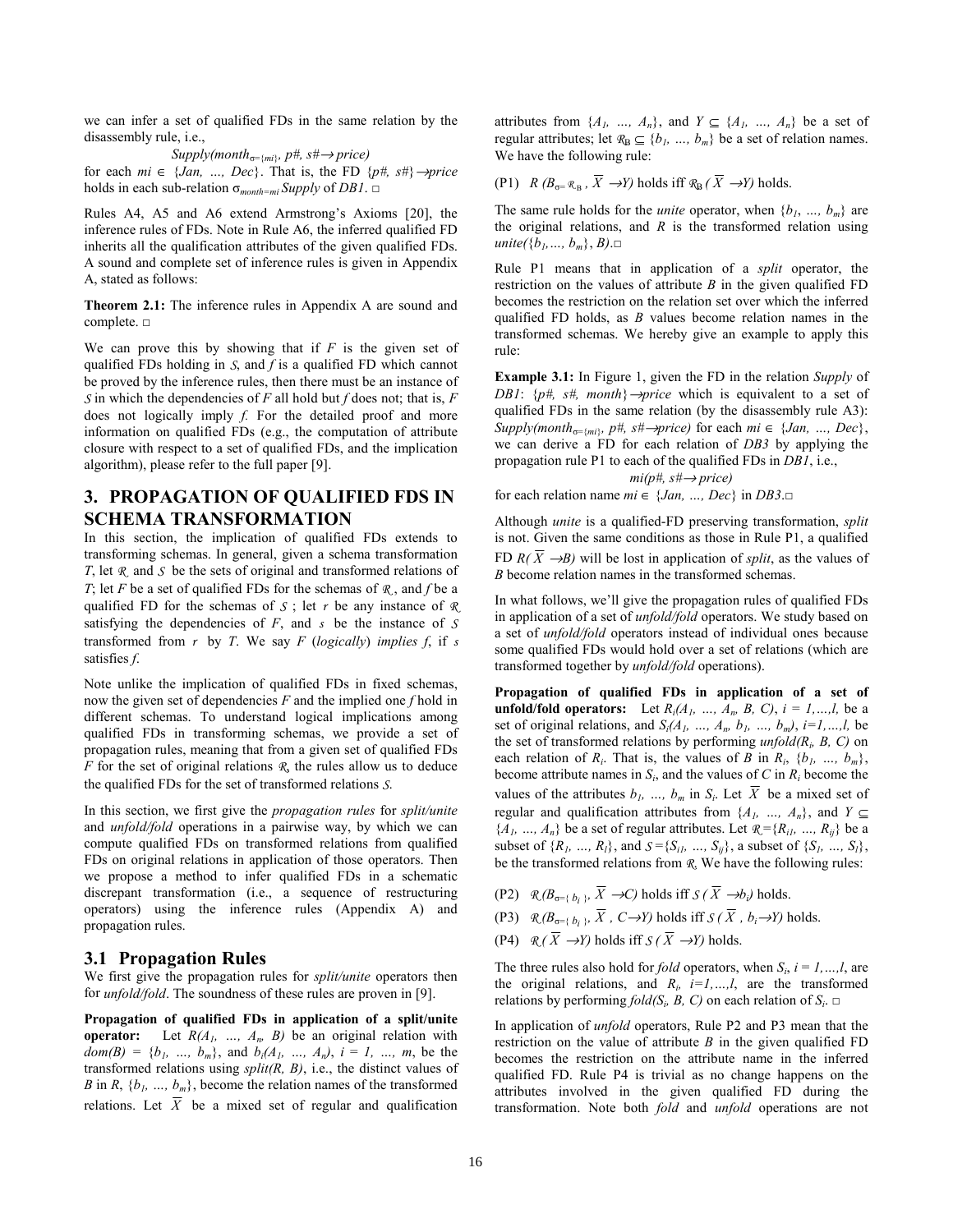qualified-FD preserving transformations. We hereby give an example to apply Rule P2:

**Example 3.2:** In Figure 1, given the FD in the relation *Supply* of *DB1*: {*p*#, *s*#, *month*}→*price* which is equivalent to a set of qualified FDs in the same relation: *Supply(month<sub>σ={mi}</sub>, p#,*  $s \# \rightarrow \text{price}$ ) for each  $mi \in \{ Jan, ..., Dec \}$ , we can derive a set of FDs in *DB2* by applying Rule P2 on each of the qualified FDs in *DB1*, i.e.,

#### *Supply(p#, s#*→*mi)*

for each attribute name  $mi \in \{Jan, ..., Dec\}$ . That is, the FD  $\{p\#$ ,  $s \nexists \rightarrow \{ Jan, ..., Dec \}$  holds in relation *Supply* of *DB2*. □

## **3.2 Inferring Qualified FDs in Schematic Discrepant Transformation**

Using the inference rules in Appendix A and the propagation rules P1~P4, we can design an algorithm to derive qualified FDs in schematic discrepant transformations. A naive idea would be: for each step of a schematic discrepant transformation, we first apply the inference rules to compute the qualified FD closure on the original relations, then apply the propagation rules to get the qualified FDs on the transformed relations. However, the computation of qualified FD closures takes exponential time at least, which makes the method impractical. Instead of applying the inference and propagation rules directly, we use some derived rules (see Appendix B) to infer qualified FDs in schema transformation, without computing qualified FD closures. The basic idea of the derived rules is: given a set (not necessary a closure) of qualified FDs *F* on the original relations, we propagate not only the dependencies in *F*, but also those which are not in but implied by *F*, and can be preserved during the schema transformation. The general algorithm with proofs is given in [9]. We hereby present an example to explain it.

**Example 3.3:** Suppose in Figure 1, we have another database *DB4* with supplier numbers as the relation names:



Suppose we transform *DB3* into *DB4* using the following sequence of restructuring operators:

$$
unite({3an,...,Dec}, month) \qquad split(Supply, s\#)
$$
  
DB3   
 
$$
\longrightarrow
$$
 DB1 
$$
\longrightarrow
$$
 DB2 
$$
\longrightarrow
$$
 DB4  
 
$$
unfold(Supply, month, price)
$$

Given a set of qualified FDs in the relations of *DB3*: *mi(p#, s#*→*price)* 

for each relation name  $mi \in \{Jan, ..., Dec\}$ , we compute the qualified FDs in *DB4* as follows:

After applying the *unite* operator, we get the dependencies in *DB1*  (by Rule P1):

 $Supply(month_{\sigma=\{mi\}}, p\#$ ,  $s\# \rightarrow price)$ for each  $mi \in \{Jan, ..., Dec\}$ . After applying the *unfold* operator, we get the dependencies in *DB2* (by Rule P2):  $Supply(p\#, s\# \rightarrow mi)$ 

for each  $mi \in \{Jan, ..., Dec\}$ . These FDs cannot be transformed into any dependencies on *DB4* by the propagation rules. However, each of the above FDs implies a set of qualified FDs on the same relation of *DB2* (by Rule A3):

$$
Supply(s\#_{\sigma=\{sj\}}, p\# \to mi)
$$

for each  $sj \in \{s1, ..., sn\}$ . Consequently, after the *split* operation, these qualified FDs become FDs in *DB4* (by Rule P1):

$$
sj(p \# \to mi)
$$

for each relation name  $sj \in \{s1, ..., sn\}$  and attribute name  $mi \in$ {*Jan, …, Dec*}. That is, in each relation *sj* of *DB4*, the FD *p#*→{*Jan, …, Dec*} holds.□

Before ending this section, we show some results on the completeness of our method. The inference rules in Appendix A and the propagation rules P1~P4 are not complete to infer all the qualified FDs in schematic discrepant transformation. Instead, they are complete to infer common dependencies satisfying three conditions:

- **Definition 3.1:** Let *S* be a set of relations with the same set of attributes *U* in database *DB*. We call a qualified FD  $f: \mathbb{R}(X \rightarrow Y)$ *reasonable* if it satisfies 3 conditions:
- (1) Either  $R = dom(B)$  for some attribute *B* whose values are modeled as relation names in *S*, or *R* is a single relation name from *S*.
- (2) The qualified FD only has regular attributes.
- (3) For each attribute set  $Z = \{b_i \mid b_i \in U \text{ is a value of an } \}$ attribute  $B$ , and the values of  $b_i$  are from the domain of another attribute *C*}, there's at most one attribute of *Z* in *X*∪*Y* □

Without giving proof here (the proof is given in [9]), we have the following results on the completeness of our method using the propagation rules or derived rules:

**Theorem 3.1:** The inference rules in Appendix A and the propagation rules P1~P4 are complete to infer reasonable qualified FDs in schematic discrepant transformation. □

**Proposition 3.1:** The derived rules in Appendix B are complete to infer reasonable qualified FDs in schematic discrepant transformation. □

### **4. VERIFYING SCHEMASQL VIEWS**

In this section, we will show an application of our theory in a multidatabase query language SchemaSQL [12, 13]. SchemaSQL is an extension to SQL for enabling multidatabase interoperability. It treats data and schema labels in a uniform manner, i.e., variables can range over data and schema labels, which facilitates the interoperability among schematic discrepant databases. Recently, SchemaSQL has been used to solve a broad range of problems [12, 19]. However, a SchemaSQL view definition may generate ambiguous results. We call those problematic views not "well-defined". The problem can be detected using FDs derived during the processing of SchemaSQL views. In this section, we first define "well-defined SchemaSQL view" in Section 4.1, then show how to verify well-defined views by deriving qualified FDs in Section 4.2.

#### **4.1 Well-defined SchemaSQL Views**

In this sub-section, we first show an example of problematic SchemaSQL view which generates ambiguous results, then give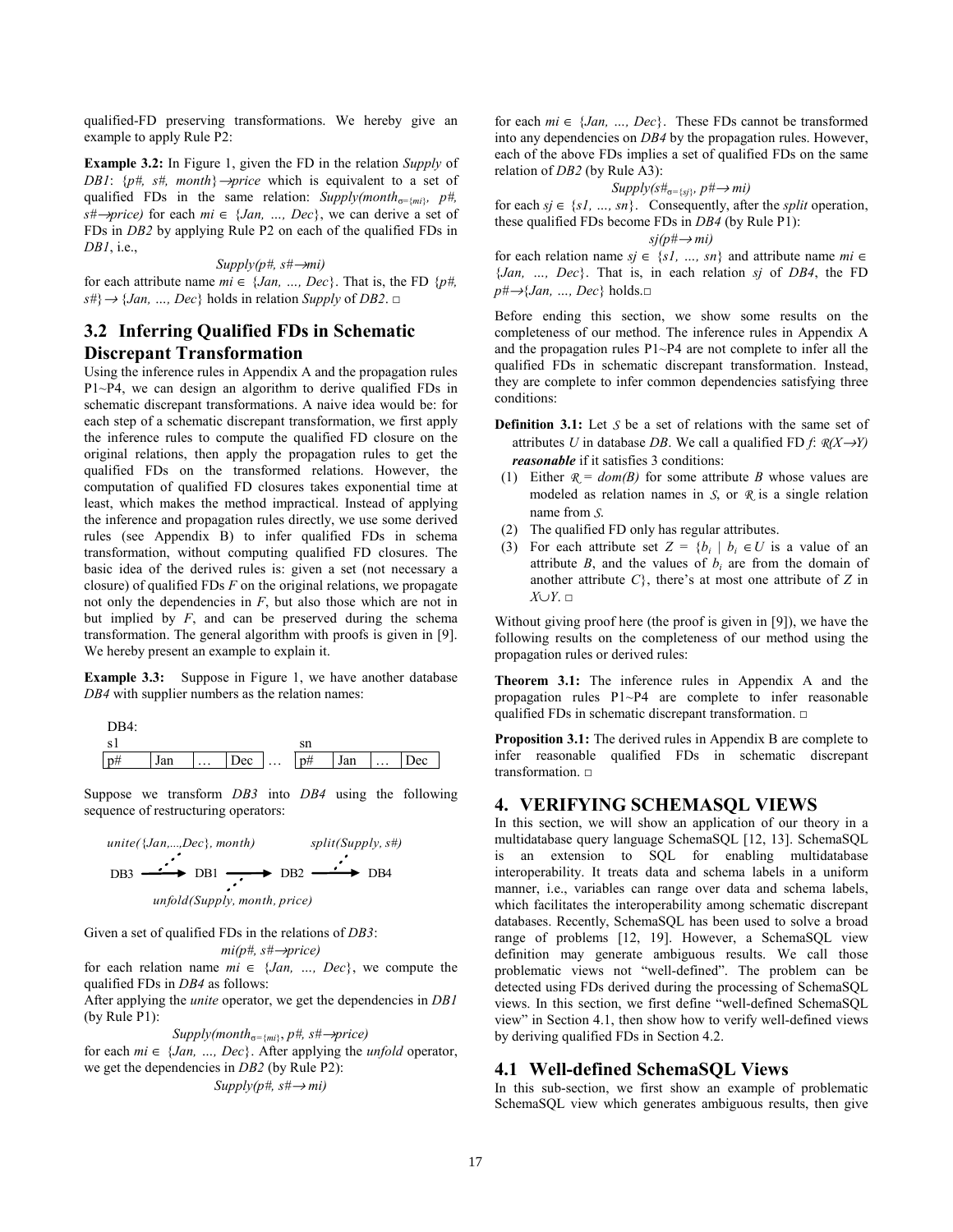the definition of well-defined views. We consider views for query purpose, not for update purpose.

Though a SQL view defines a mapping from the instances of original relations onto the instances of view relations, a SchemaSQL view defines a mapping from original relations onto view relations including schemas and instances both. That is to say, a SchemaSQL view may define on (and generate) relations with variable schemas.

**Example 4.1:** In Figure 3, suppose in the relation *Supply*, a FD {*product, supplier, month*}→ *price* holds. The SchemaSQL statements below define a view *SupView*:

|        | create view SupView(product, T.month) |
|--------|---------------------------------------|
| select | <i>T.product, T.price</i>             |
| from   | Supply T                              |

**Supply** 

| $v$ uppiy |          |       |       |  |  |
|-----------|----------|-------|-------|--|--|
| product   | supplier | month | price |  |  |
|           | sl       | Jan   | 100   |  |  |
|           | sl       | Feb   | 105   |  |  |
| pΙ        | s2       | Jan   | 95    |  |  |
|           | ິ        | Feb   |       |  |  |

#### **Allocated table**

| product | Jan | Feb |  |  |
|---------|-----|-----|--|--|
| n       | 100 |     |  |  |
| n       |     | 105 |  |  |
| n       | 95  |     |  |  |
|         |     |     |  |  |

| SupView(11) |     |     | SupView(I2) |         |     |     |
|-------------|-----|-----|-------------|---------|-----|-----|
| product     | Jan | Feb |             | product | Jan | Feb |
| p1          | 100 | 105 |             | n l     | 100 | 97  |
| n1          | 95  | Q7  |             | p١      | 95  | 105 |

#### **Figure 3: Ambiguous SchemaSQL view:** *SupView* **may have one of two instances I1 and I2**

The above statements are similar to a SQL view definition except a variable *T.month* in the "*create view*" clause. The result view schema therefore depends on the instantiation of *T.month*, i.e., the values of the *month* attribute in the *Supply* relation. In this case, the view has a schema of *SupView(product, Jan, Feb)*. To evaluate this view, they will temporarily generate an "allocated table" shown in Figure 3. Each tuple in the allocated table comes from a tuple of the *Supply* relation with the values of *month* modeled as attribute names. "-" is used to denote the null value. Then they merge the tuples in the allocated table, and get the final result. Two tuples are merge-able if for a common attribute, either the attribute values of the 2 tuples are the same, or at least one value is null. For example, the 1st tuple can be merged with the 2nd or 4th tuple. Then the result view relation is not unique for the different choices of merging tuples. Two possible results are *SupView(I1)* and *SupView(I2)* in Figure 3. That is, the mapping from the original relations onto the view relations is one to many.  $\Box$ 

We call a view definition in Example 4.1 is not well-defined. In general, we have:

**Definition 4.1** *(Well-defined SchemaSQL view)***:** Let *V* be a view definition in SchemaSQL. Let  $S_1 = \{R \mid R \text{ is an original}\}\$  relation (or relation set) on which *V* is defined},  $Sz = {R | R$  is a view relation (or relation set) generated by *V*}. If the view definition *V:*  $s_1 \rightarrow s_2$  is a many to one mapping, we call *V* is *well-defined*. □

Intuitively, for a well-defined view *V*, given a query *Q* against a view relation (or relation set) *S*∈*S2*, we have:

#### $Q(S) = Q(V(R)) = Q o V(R)$ , for some  $R \in S1$ .

That is, the query  $O$  against  $S$  is mapped onto the unique query *Q* $oV$  against the original relation (or relation set) *R*, if *V* is a many to one mapping.

### **4.2 Verifying Well-defined SchemaSQL Views Using FDs**

In this sub-section, we first give a theorem, then a method to verify well-defined SchemaSQL views. The theorem below gives a necessary and sufficient condition to check whether a SchemaSQL view is well-defined by use of FDs. To simplify the expression, the theorem only applies to SchemaSQL views generating individual relations without aggregations. The result can be extended to general SchemaSQL views readily.

**Theorem 4.1:** A SchemaSQL view is well-defined iff it satisfies the following condition: if the output schema declaration through the *create view* statement of the view definition has a form of " $R(A_1, ..., A_n, B)$ ", where *R* is the name of the view relation,  $A_1$ , *…, An* are attribute names, and *B* is a variable ranging over a set of values  ${b_1, ..., b_m}$ , then the FDs

$$
\{A_1, ..., A_n\} \to b_i, \ i = 1, ..., m, \text{hold in } R. \ \Box
$$

In general, when the declaration of a view schema contains a variable, the mapping from the original relations onto the view relations is many to many. However, if certain FDs hold, we can ensure the mapping be many to one. The detailed proof of this theorem is given in [9].

Note according to the SchemaSQL syntax [13], there's at most one variable in the attribute list of the output schema declaration through a *create view* statement. And Theorem 4.1 implies that if a view definition does not contain a variable in the attribute list of the output schema declaration, then the view is always welldefined. That is, Theorem 4.1 could be used to check all the SchemaSQL views which generate single relations without aggregations.

According to Theorem 4.1, in order to check whether a SchemaSQL view is well-defined, we need to infer FDs holding in the view relation. SchemaSQL queries/views can be implemented by use of the restructuring operators and relational algebra (selection, projection, join, and so on) [12]. Consequently, we need develop propagation rules and algorithms to infer qualified FDs in application of the relational algebra besides those four restructuring operators, which are omitted here. We hereby give an example to describe this process.

**Example 4.2:** The view of Example 4.1 can be implemented in two steps: (1) project out the *supplier* column from the *Supply* relation, and get an intermediate relation, say *Sup1(product, month, price)*; (2) perform *unfold(Sup1, month, price)*, and get the result relation *SupView*. As Step (1) projects out the *supplier* attribute, the given FD {*product, supplier, month*}→*price* is lost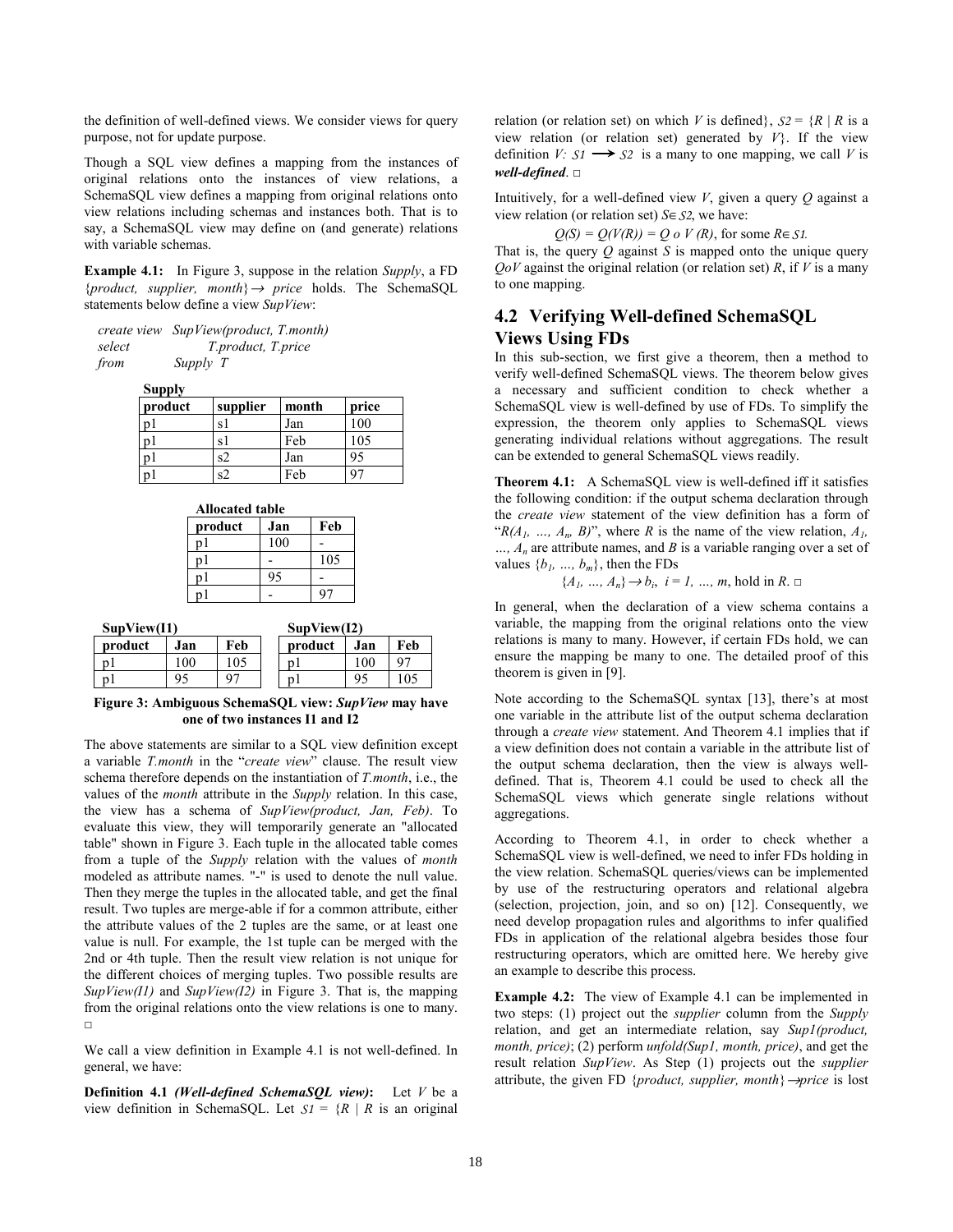after the projection. Consequently, no FD holds in *SupView*, which means the view is not well-defined.

On the other hand, if the view schema declaration contains the attribute *supplier*, i.e., *SupView(product, supplier, Jan, Feb)*, then the view is implemented by performing *unfold(Supply, month, price)*. Using Rule A3 and P2, we can derive a FD {*product,*   $supplier$ }  $\rightarrow$ {*Jan, Feb*} in *SupView*. According to Theorem 4.1, the view is well-defined.  $\square$ 

### **5. RELATED WORK**

Most of the existing relational dependencies, such as *FDs, multivalued dependencies, embedded multivalued dependencies* etc, are defined on individual relations. They differ from our proposal of qualified FDs which are constraints on a set of relations or sub-relations. Some unifying frameworks were proposed to generalize those existing dependencies. One of the most powerful methods is to use tableaux (a table form representation) to present constraints, and use "chase" (a procedure based on the successive application of constraints to tableaux) to analyze implication and construct axiomatization [1]. However, the existing tableaux paradigm does not subsume our proposal of qualified FDs which have restrictions on attribute values and hold over the union of a set of relations. And the inference rules developed in the chase paradigm cannot be used to infer qualified FDs.

Another kind of extension to FDs in the database design world are FDs partially holding in a relation, in the sense that only some tuples, called exceptions, break the dependencies. These dependencies include *weak FDs* [17]*, afunctional dependencies* [6] and *partial FDs* [5]. The difference between those dependencies and qualified FDs is that the former ones work over instances while the qualified FDs are defined on schemas. Given a relation schema, a weak FD (or some other similar dependency) predicates that some tuples (but don't know which tuples) in the relation would violate the dependency, while a qualified FD indicates exactly what kind of tuples satisfy the dependency. Furthermore, we are not aware of any axiomatizations for those dependencies. At last, those dependencies are specified on individual relations, while qualified FDs can be on a set of relations.

Some work [15, 21, 23] has been done on the derivation of constraints in schema integration. Those works are based on semantic rich schemas (ER schema or object oriented schema). They failed to consider schematic discrepancy in schema integration; neither did they prove the completeness of their methods.

# **6. CONCLUSION AND FUTURE WORK**

In [16], Chen Li introduced some open problems and preliminary study on describing and utilizing constraints to answer queries in data integration systems. Our work solved some of those problems. In particular, we have made three contributions on the representation, derivation and utilization of constraints in multidatabase systems: (1) We proposed qualified FDs to formalize some constraints in multidatabase systems. We gave a complete set of inference rules to derive qualified FDs in fixed schemas. (2) We gave the propagation rules of qualified FDs in application of the restructuring operators, and proposed a method to derive qualified FDs in schematic discrepant transformations.

Our work can be used to verify lossless schema transformations, normalize transformed/integrated schemas, optimize queries at the integration level and so on in building and accessing a multidatabase system. (3) As a special application of our theoretical work in multidatabase interoperability, we showed how to use FDs to check well-defined SchemaSQL views in detail.

Information integration using XML as a standard to represent and exchange data provides a competitive advantage to businesses. However, the flexibility of XML also brings great challenge in the integration of XML data from different sources. Although our work in this paper is based on the relational model, the results could be extended to the hierarchical model of XML as well. We are currently studying this problem. In the example below, we show some ideas on the application and derivation of FDs in the integration of XML schemas.

**Example 6.1:** In Figure 4, we represent XML schemas as tree structures in which elements are represented as rectangles and attributes as circles (filled circles denote keys of the owning elements). The schemas X1, …, Xn model the book information of n bookstores with the store names *s1, …, sn*. We assume a book with an isbn number has the same title and authors but not necessary the same price in those bookstores. That is, the FD  $i_{s}$ *isbn* $\rightarrow$ *title* holds over the union of the instances of X1, …, Xn. However, the FD *isbn*→*price* only holds in each Xi.

Guided by these dependencies, we can integrate these schemas by transforming the schema labels *s1, …, sn* into attribute values of a new created element *store*. The integrated schema is also given in Figure 4. Note the attribute *price* is attached to the element *store* now, as its values depend on both isbn numbers and bookstore names. Actually, *price* is an attribute of the relationship type between *book* and *store*. We can derive the FDs *isbn*→*title* and {*isbn, s\_name*}→*price* in the integrated schema.□



**Figure 4: Integration of XML schemas. The values of the attribute** *price* **depend on isbn numbers and bookstore names.**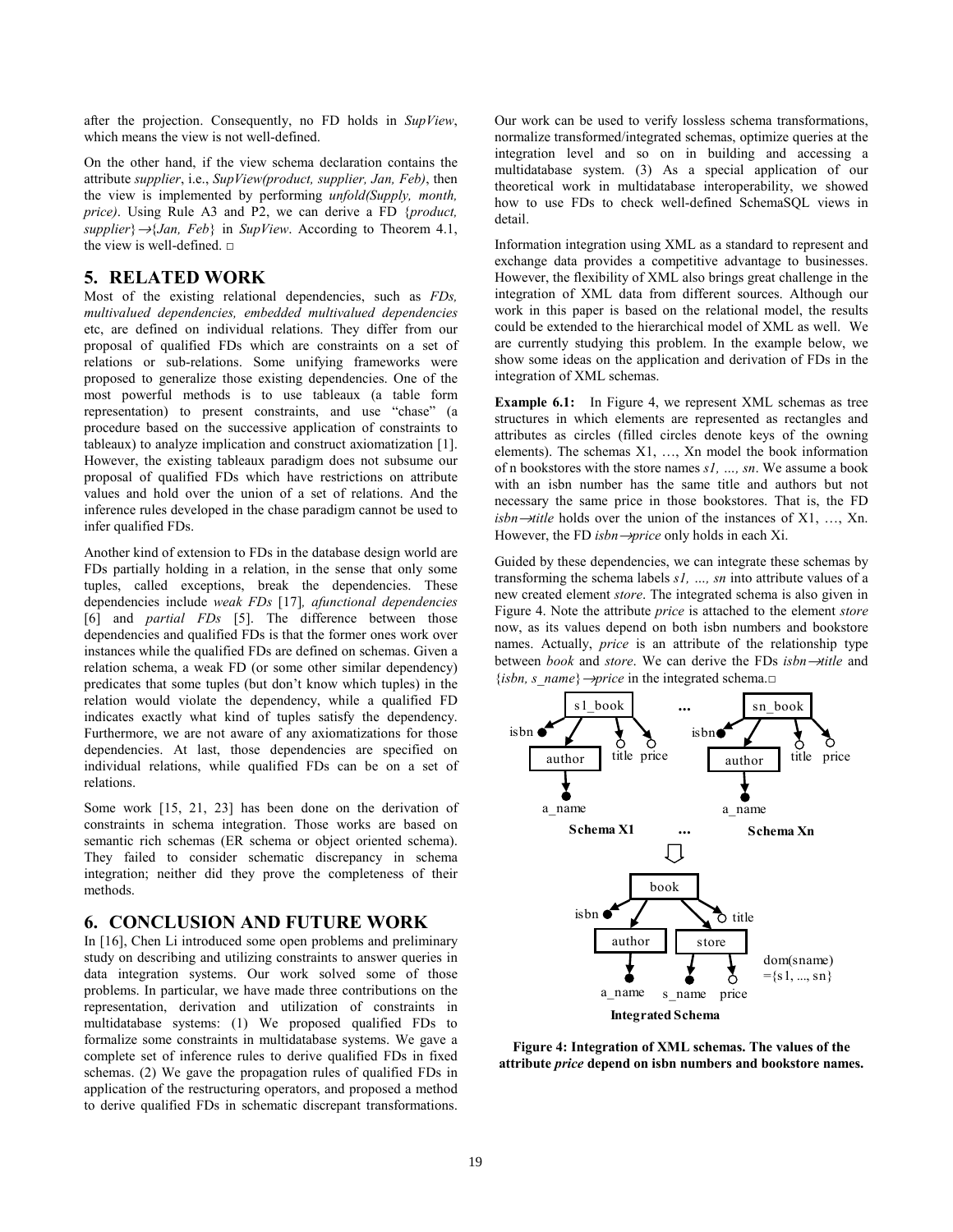#### **7. REFERENCES**

- [1] S. Abiteboul, R. Hull, and V. Vianu. *Foundations of Databases*. Addison-Wesley, 1995, 173-187, 216-235.
- [2] R. Agrawal, A. Somani, and Y. R. Xu. Storing and querying of e-commerce data. *VLDB*, 2001, 149-158.
- [3] J. Albert. Theoretical Foundations of Schema Restructuring in Heterogeneous Multidatabase Systems. *CIKM*, 2000.
- [4] C. Batini, M. Lenzerini, and S. B. Navathe. A comparative analysis of methodologies for schema integration. *CN computing surveys* 18(4), 1986, 323-364.
- [5] F. Berzal, J. C. Cubero, F. Cuenca, J. M. Medina. Relational decomposition through partial functional dependencies. *Data & Knowledge Engineering* 43(2), 2002, 207-234.
- [6] P. De Bra and J. Paredaens. Conditional dependencies for horizontal decompositions. *ICALP*, 1983.
- [7] G. Gottlob. Computing covers for embedded functional dependencies. *SIGMOD*, 1987.
- [8] M. Gyssens, L. Lakshmanan, and S. N. Subramanian. Tables as a paradigm for querying and restructuring. *PODS*, 1996.
- [9] Qi He, Tok Wang Ling. *Extending and inferring functional dependencies in schema transformation: extended version.*  Technical report, TRA3/04. School of Computing, National University of Singapore, 2004. http://wwwappn.comp.nus.edu.sg/~esubmit/diglib/public/techrep/ 2004/TRA304/report.pdf
- [10] C. N. Hsu and C. A. Knoblock. Semantic query optimization for query plans of heterogeneous multidatabase systems. *TKDE* 12(6), 2000, 959-978.
- [11] R. Krishnamurthy, W Litwen, and W. Kent. Language features for interoperability of databases with schematic discrepancies. *SIGMOD*, 1991, 40-49.
- [12] L. V. S. Lakshmanan, F. Sadri, and S. N. Subramanian. On efficiently implementing schemaSQL on SQL database system. *VLDB*, 1999, 471-482.
- [13] L. V. S. Lakshmanan, F. Sadri, and S. N. Subramanian. SchemaSQL—an extension to SQL for multidatabase interoperability. *TODS*, 2001, 476-519.
- [14] Mong Li Lee, Tok Wang Ling. A methodology for structural conflicts resolution in the integration of entity-relationship schemas. *Knowledge and Information Sys.*, 5, 2003, 225- 247.
- [15] Mong Li Lee and Tok Wang Ling. Resolving constraint conflicts in the integration of ER schemas. *ER*, 1997, 394- 407.
- [16] Chen Li. Describing and Utilizing Constraints to Answer Queries in Data-Integration Systems. *IIWeb*, 2003, 163-168.
- [17] Tok Wang Ling. Extending classical functional dependencies for physical database design (lecture notes), 2001. http://www.comp.nus.edu.sg/~lingtw/cs4221/ extended.fds.pdf
- [18] Tok Wang Ling, Mong Li Lee. Issues in an entityrelationship based federated database system. *CODAS*, 1996, 60-69.
- [19] R. J. Miller. Using schematically heterogeneous structures. *SIGMOD*, 1998, 189-200.
- [20] R. Ramakrishnan and J. Gehrke. *Database Management Systems, 2nd Ed*. McGraw-Hill, 1999, 427, 438-444.
- [21] M. P. Reddy, B. E. Prasad, and A. Gupta. Formulating global integrity constraints during derivation of global schema. *Data & Knowledge Engineering*, 1995, 241-268.
- [22] A. P. Sheth and S. K. Gala. Federated database systems for managing distributed, heterogenous, and autonomous databases. *ACM Computing Surveys*, 1990.
- [23] M. W. W. Vermeer and P. M. G. Apers. The role of integrity constraints in database interoperation. *VLDB*, 1996, 425-435.

### **APPENDIX**

# **A. A Complete Set of Inference Rules to Infer Qualified FDs in Fixed Schemas**

Given a set of relation schemas *S* with the same set of attributes *U* in database *DB*, and a set of qualified FDs *F* holding in *S*, let  $\overline{X}$ be a mixed set of regular and restriction attributes from *U* ( $\overline{X}$ may comprise only regular or restriction attributes),  $Y \subseteq U$  and  $Z$  $\subseteq$  *U* be two sets of regular attributes, and  $A \in U$ ; let  $R1 \subseteq R \subseteq S$ ,  $S1 \subseteq S \subseteq dom(A)$ , we have the following inference rules:

- (1) If  $\mathcal{R}(\overline{X} \to Y)$  holds, then  $\mathcal{R}(\overline{X} \to Y)$  holds.
- (2) If  ${R_i, R_i}(\overline{X} \to Y)$  holds for any  $R_i, R_j \in \mathbb{R}$ , then  $\mathbb{R}$  $(\overline{X}$  →*Y*) holds.
- (3) If  $\mathcal{R}(\overline{X}, A_{\sigma=S} \to Y)$  holds, then  $\mathcal{R}(\overline{X}, A_{\sigma=S1} \to Y)$  holds.
- (4) If  $\mathcal{R}(\overline{X}, A_{\sigma=\{a_i, a_j\}} \to Y)$  holds for any  $a_i, a_j \in S$ , then *R(*  $\overline{X}$ *, A*<sub>σ=S</sub>→*Y*) holds.
- (5) If  $a_i \in dom(A)$ , then  $\mathcal{R}(A_{\sigma= \{a_i\}} \rightarrow A)$  holds.
- (6) If  $\mathbb{R}(A_{\sigma=\{a_i\}}$ *,*  $\overline{X} \rightarrow Y$ ) holds for each  $a_i \in S$ , then  $\mathbb{R}(A_{\sigma=S}, A, \overline{X} \rightarrow Y)$  holds.
- (7) If  $Y \subset \overline{X}$ , then  $\mathcal{R}(\overline{X} \to Y)$ .
- (8) If  $\mathcal{R}(\overline{X} \to Y)$  holds, then  $\mathcal{R}(\overline{X}, Z \to Y, Z)$ .
- (9) If  $\mathbb{R}(\overline{X} \to Y)$  and  $\mathbb{R}(\overline{X} \cdot Y \to Z)$  hold, where  $\overline{X} \cdot \overline{X}$  is a set (possibly an empty set) of some restriction attributes in  $\overline{X}$ , then  $\mathbb{R}(\overline{X} \rightarrow Z)$  holds.
- (10) If  $\mathcal{R}$  ( $\overline{X}$   $\rightarrow$ *Y*) holds and *A* does not occur in the restriction attributes of  $\overline{X}$ , then  $\mathcal{R}(\overline{X}, A_{\sigma=dom(A)} \rightarrow Y)$  holds.
- (11) If  $\mathbb{R}(\overline{X}, A_{\sigma=dom(A)} \to Y)$  holds, then  $\mathbb{R}(\overline{X} \to Y)$  holds.  $\Box$

### **B. Derived Rules to Infer Qualified FDs in Schema Transformation.**

The rules in each algorithm below are used to infer qualified FDs in schematic discrepant transformation. These rules are derived from the inference rules in Appendix A and the propagation rules P1~P4 in Section 3. These derived rules apply to the qualified FDs of original relations, and produce the implied qualified FDs of the transformed relations, avoiding the computation of qualified FD closures. The rules are complete to compute reasonable qualified FDs in schematic discrepant transformation.